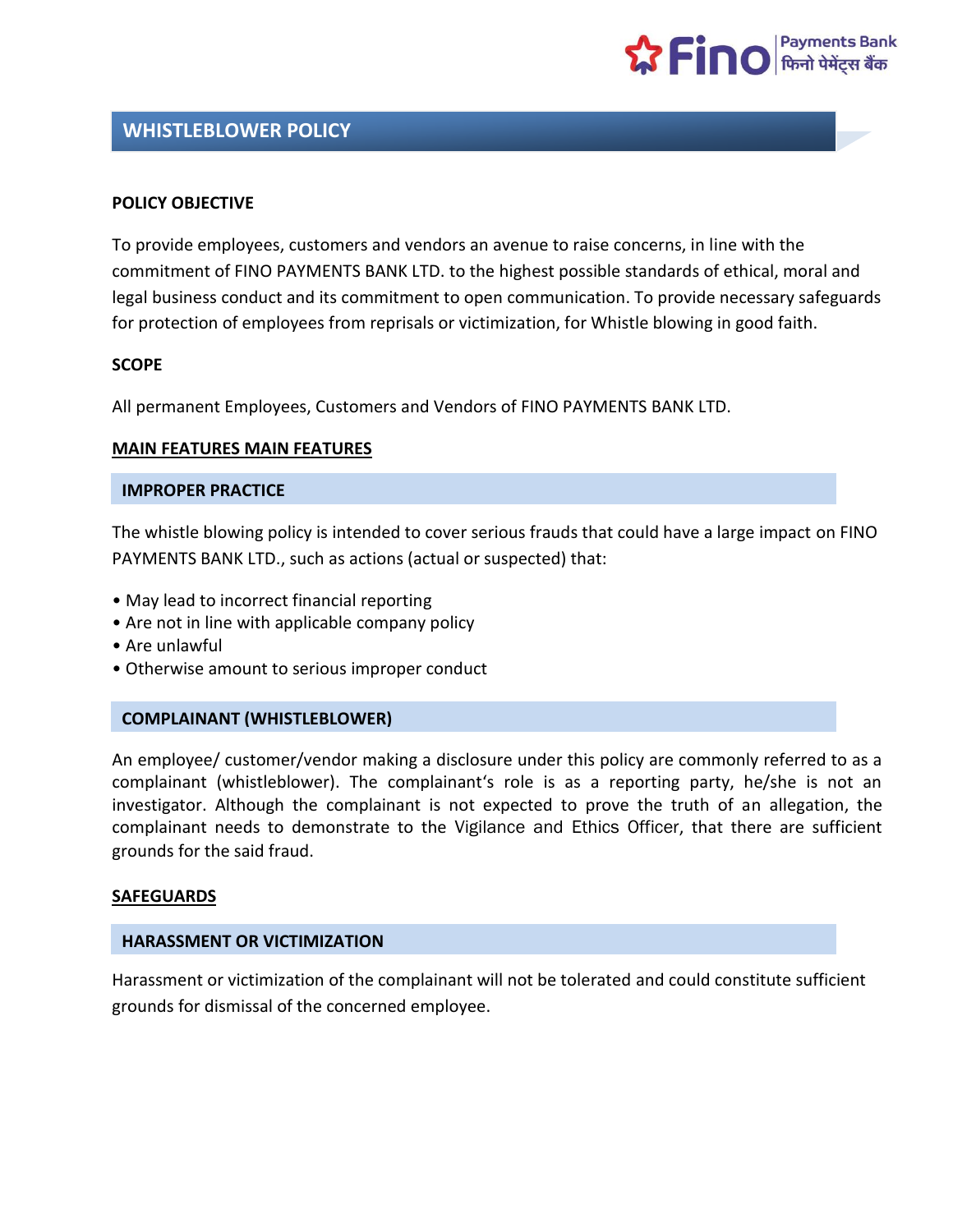

## **CONFIDENTIALITY**

Every effort will be made to protect the complainant's identity, subject to legal &compliance constraints.

### **DISQUALIFICATION**

### **ABUSE OF PROTECTION**

While it will be ensured that genuine Whistle Blowers are accorded complete protection from any kind of unfair treatment as herein set out, any abuse of this protection will warrant disciplinary action. Protection under this Policy would not mean protection from disciplinary action arising out of false or bogus allegations made by a Whistle Blower knowing it to be false or bogus or with a mala fide intention.

## **MALACIOUS ALLEGATIONS**

False or bogus allegations made by a Whistle Blower knowing it to be false or bogus or with a mala fide intention may result in disciplinary action.

## **ANONYMOUS ALLEGATIONS**

Anonymous mails will be automatic criteria for disqualification. However, subject to the seriousness of the issue raised the Vigilance & Ethics Officer can initiate an investigation independently.

## **MULTIPLE COMPLIANTS BY A SINGLE WHISTLEBLOWER**

Whistleblowers, who make three or more complaints, which have been subsequently found to be mala fide, frivolous, baseless, malicious, or reported otherwise than in good faith, will be disqualified from reporting further Protected Disclosures under this Policy. In respect of such Whistleblowers, the Company/Audit Committee would reserve its right to take/recommend appropriate disciplinary action.

## **VIGILANCE & ETHICS OFFICER**

The Vigilance & Ethics Officer will be a fulltime senior employee, well respected for his/her integrity, independence and fairness. He / she would be authorized by the Board of the company for the purpose of receiving all complaints under this policy and ensuring appropriate action.

#### **REPORTING**

The whistle blowing procedure is intended to be used for serious and sensitive issues. Serious concerns relating to financial reporting, unethical or illegal conduct should be reported to the Vigilance & Ethics Officer.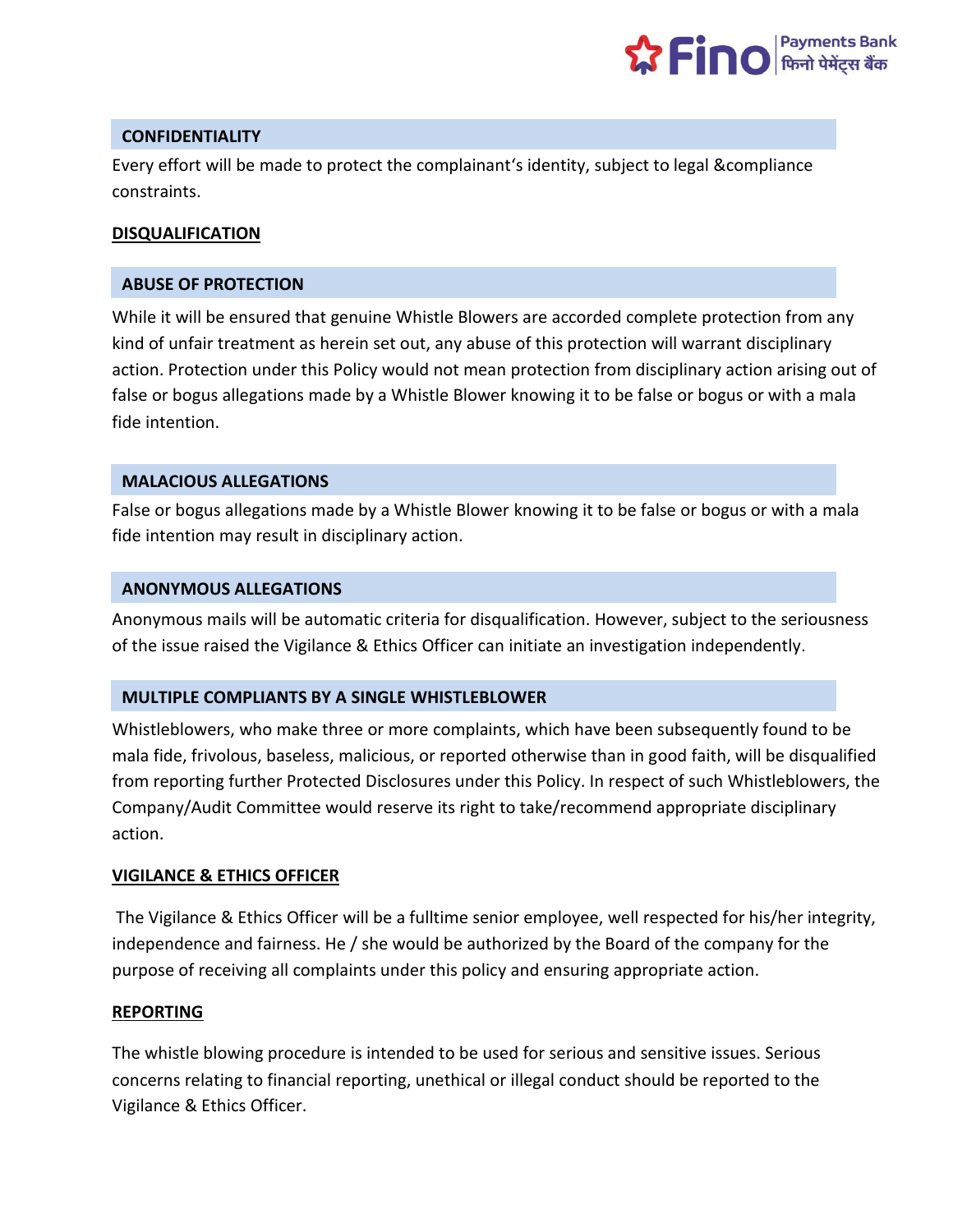

## **INVESTIGATION**

All complaints received will be recorded and looked into. If initial enquiries by the Vigilance & Ethics Officer indicate that the concern has no basis, or it is not a matter to be pursued under this policy, it may be dismissed at this stage and the decision documented. Where initial enquiries indicate that further investigation is necessary, this will be carried through either by the Vigilance & Ethics Officer alone, or by a Committee nominated by the Vigilance & Ethics Officer for this purpose. The investigation would be conducted in a fair manner, as a neutral fact finding process and without presumption of guilt. A written report of the findings would be made.

## **INVESTIGATION RESULT**

Based on a thorough examination of the findings, the committee (or Vigilance & Ethics Officer) would recommend an appropriate course of action to the CEO of FINO PAYMENTS BANK LTD. .Where an improper practice is proved, this would cover suggested disciplinary action, including dismissal, if applicable, as well as preventive measures for the future. All discussions would be documented and the final report prepared.

In exceptional cases, where the complainant is not satisfied with the outcome of the investigation carried out by the Vigilance & Ethics Officer, he / she can make a direct appeal to the CEO of FINO PAYMENTS BANK LTD..

#### **INVESTIGATION SUBJECT**

The investigation subject is the person / group of persons who are the focus of the enquiry/investigation. Their identity would be kept confidential to the extent possible.

#### **REPORTING BY VIGILANCE & ETHICS OFFICER**

The Vigilance & Ethics Officer will provide quarterly reports to the CEO with a copy to the Head-HR.

## **COMMUNICATION WITH COMPLAINANT**

The complainant will receive acknowledgement on receipt of the concern. The amount of contact between the complainant and the body investigating the concern will depend on the nature of the issue and the clarity of information provided. Further information may be sought from him/her. Subject to legal constraints, she / he will receive information about the outcome of any investigations.

## **CHANGES TO POLICY CHANGES TO POLICY**

This policy can be changed, modified, rescinded or abrogated at any time by FINO PAYMENTS BANK LTD..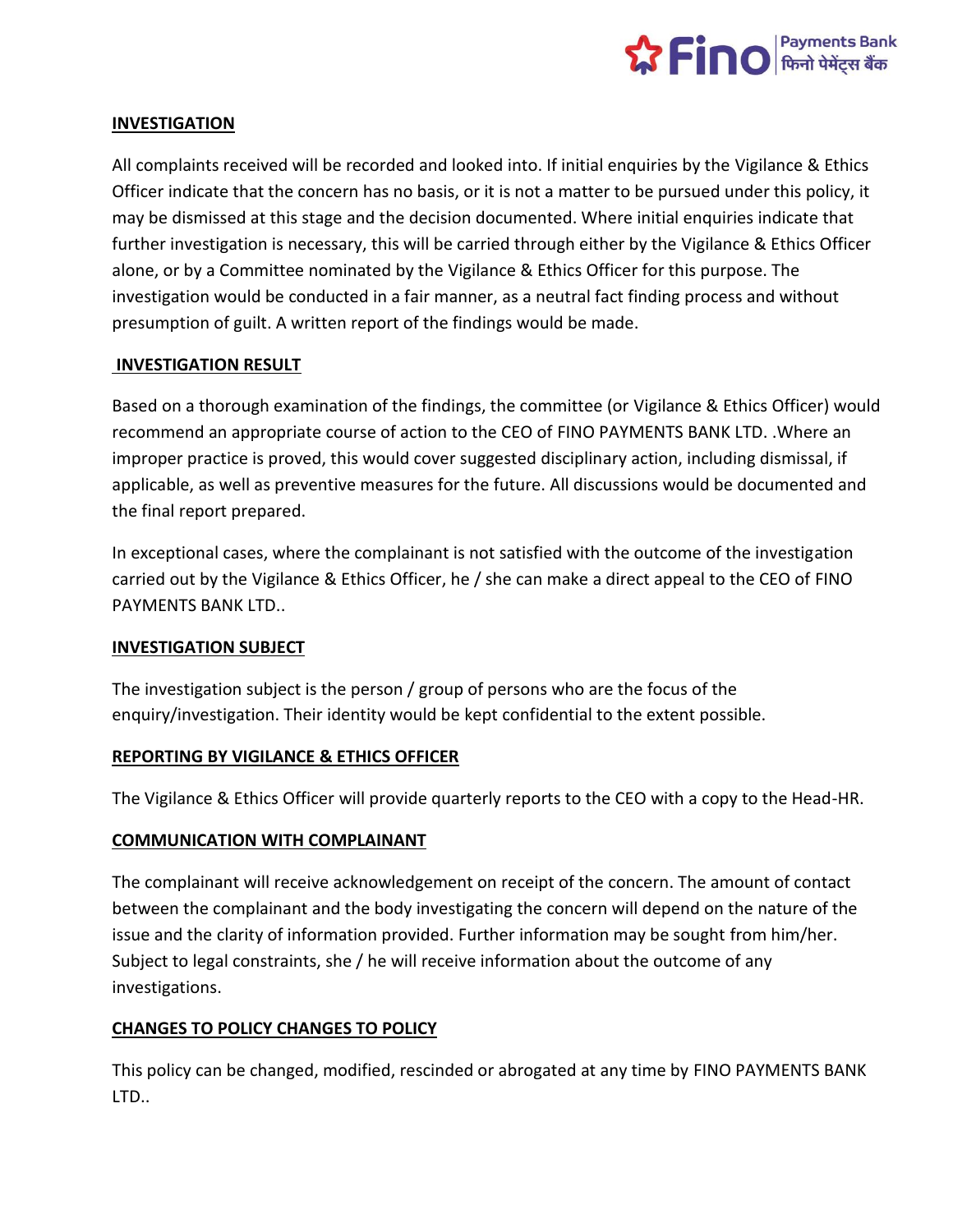

## **Complainant**

- Bring to early attention of the company any improper practice they become aware of
- Although they are not required to provide proof, they must have sufficient cause for concern.
- Avoid anonymity when raising a concern
- Co-operate with investigating authorities, maintaining full confidentiality
- Avoid making petty complaints

## **Vigilance & Ethics Officer/Committee**

• Ascertain prima facie the credibility of the charge. If initial enquiry indicates further investigation is not required, close the issue

- Document the initial enquiry
- Where further investigation is indicated, carry this through, appointing a Committee, if necessary
- Provide quarterly reports to CEO FINO PAYMENTS BANK LTD. with a copy to the Head -HR

• Acknowledge receipt of concern to the complainant, thanking him/her for initiative taken in upholding the company's business conduct standards

• In case there is a complaint against the CEO/COO/CFO of the company, then the Vigilance & Ethics Officer would directly submit the report to the Audit Committee of the Board

- Ensure that necessary safeguards are provided to the complainant
- Conduct the enquiry in a fair, unbiased manner
- Ensure complete fact-finding
- Maintain strict confidentiality

• Decide on the outcome of the investigation, whether an improper practice has been committed and if so by whom

• Recommend an appropriate course of action - suggested disciplinary action, including dismissal, and preventive measures

• Minute Committee deliberations and document the final report

## **Investigation Subject**

- Provide full co-operation to the Investigation team
- Be informed of the outcome of the investigation
- Maintain strict confidentiality